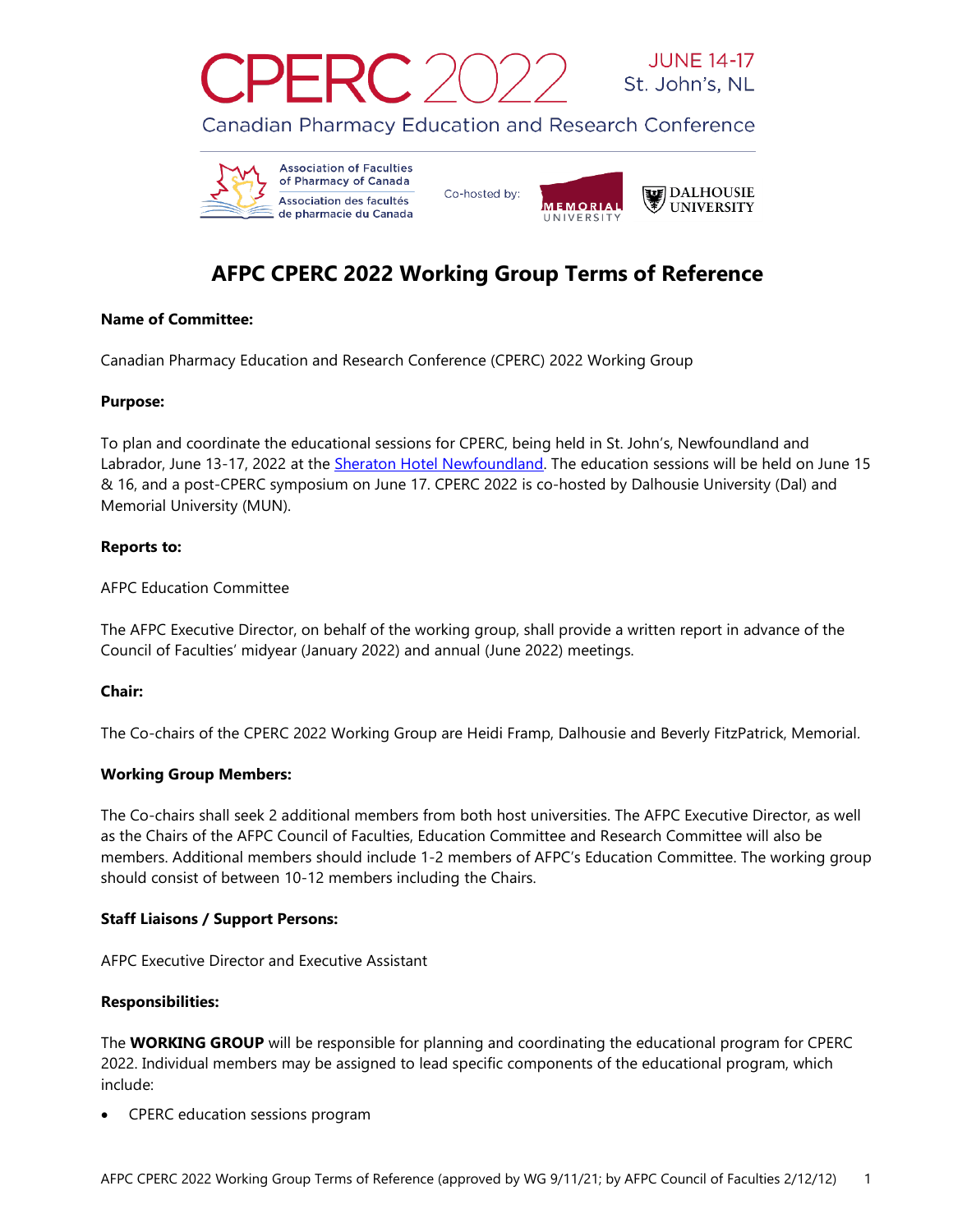- ‒ work with the Executive Director to establish schedule for sessions (using established templates), including number of mini-sessions and AFPC Special Interest Group (SIG) education sessions
- ‒ work with AFPC staff to develop CPERC program documents for website and marketing (e.g., see CPERC 2019 Edmonton [program-at-a-glance,](http://afpc.info/system/files/public/AFPC%20Program%20at%20Glance%20for%20web_FINAL_June%204%2C%202019.pdf) [detailed program](http://afpc.info/system/files/public/AFPC%20Conference%20Program%202019_FINAL_website%20version.pdf) and sessions [information](http://afpc.info/system/files/public/2019%20CPERC%20Sessions%20Information_Roundtables_Mini-SIG%20Abstracts_Final_25May19_0.pdf) document; and [CPERC 2021 virtual conference detailed program\)](http://afpc.info/system/files/public/AFPC%20CPERC%202021%20Virtual%20Conference%20June%201-17_PROGRAM_final%201-6-compressed.pdf).
- ‒ request PDF copy of all presenters' slide presentations, for posting in CPERC platform. and facilitate slides being ready to present during CPERC
- ‒ NOTE: it is recommended that one WG member assume the responsibility for requesting slides from all speakers for all sessions, as well as facilitating the slides being ready to present at CPERC (i.e., slides for all keynote, plenary, mini and SIG sessions). In addition, one WG member should assume responsibility for preparing the notes to introduce all the speakers.
- Plenary / Keynote sessions:
	- ‒ identify topics and speakers, with input from the Education Committee
	- ‒ work within allotted budget for speakers as advised by AFPC Executive Director
	- ‒ invite speakers and inform them of what is covered (e.g., honorarium, travel)
	- ‒ request session overview, biography and presentation requirements from speakers
	- ‒ assign session moderators and prepare notes to introduce session/speaker
- Concurrent Mini-Sessions and Special Interest Group (SIG) sessions:
	- ‒ two Working Group members to assist Education Committee in reviewing/ranking abstracts for oral presentations
	- ‒ group abstracts into themes and determine schedule/format for presentation
	- ‒ assign session moderators and prepare notes to introduce session/speakers
- Roundtable sessions:
	- ‒ identify topics and table facilitators, with input from the Education Committee
	- ‒ prepare format document for facilitators
	- ‒ invite facilitators and request summary of session and key discussion questions
	- ‒ work with AFPC staff to prepare Roundtable content to be included in Sessions Information [document](http://afpc.info/system/files/public/2019%20CPERC%20Sessions%20Information_Roundtables_Mini-SIG%20Abstracts_Final_25May19_0.pdf), similar to 2019 document
- Research posters:
	- ‒ NOTE: the AFPC Research Committee is responsible for reviewing/accepting poster abstracts and judging for best student posters during CPERC. The AFPC Education Committee is responsible for judging posters for the Educational Scholarship Award.
	- ‒ CPERC Working Group chairs to liaise with the Chair of the AFPC Research Committee to recommend which oral presentation abstracts that were not accepted as mini or SIG sessions should be considered for poster presentations.
- Other:
	- ‒ work with AFPC staff to prepare online booklet, similar to 2019 [Sessions Information](http://afpc.info/system/files/public/2019%20CPERC%20Sessions%20Information_Roundtables_Mini-SIG%20Abstracts_Final_25May19_0.pdf) document (e.g., of mini-session abstracts, SIG session abstracts/overviews, roundtable sessions)
	- ‒ assess proposals for potential post-CPERC symposia, and recommend which proposals, if any, should be accepted
	- ‒ review evaluation results from CPERC 2019 and 2021 delegates
	- ‒ prepare CPERC 2022 evaluation survey, using 2019 and 2021 templates
	- support AFPC staff in promoting the conference to faculty members
	- identify and assign 3-4 individuals to assist at the registration desk and poster setup
	- ‒ suggest potential sponsors.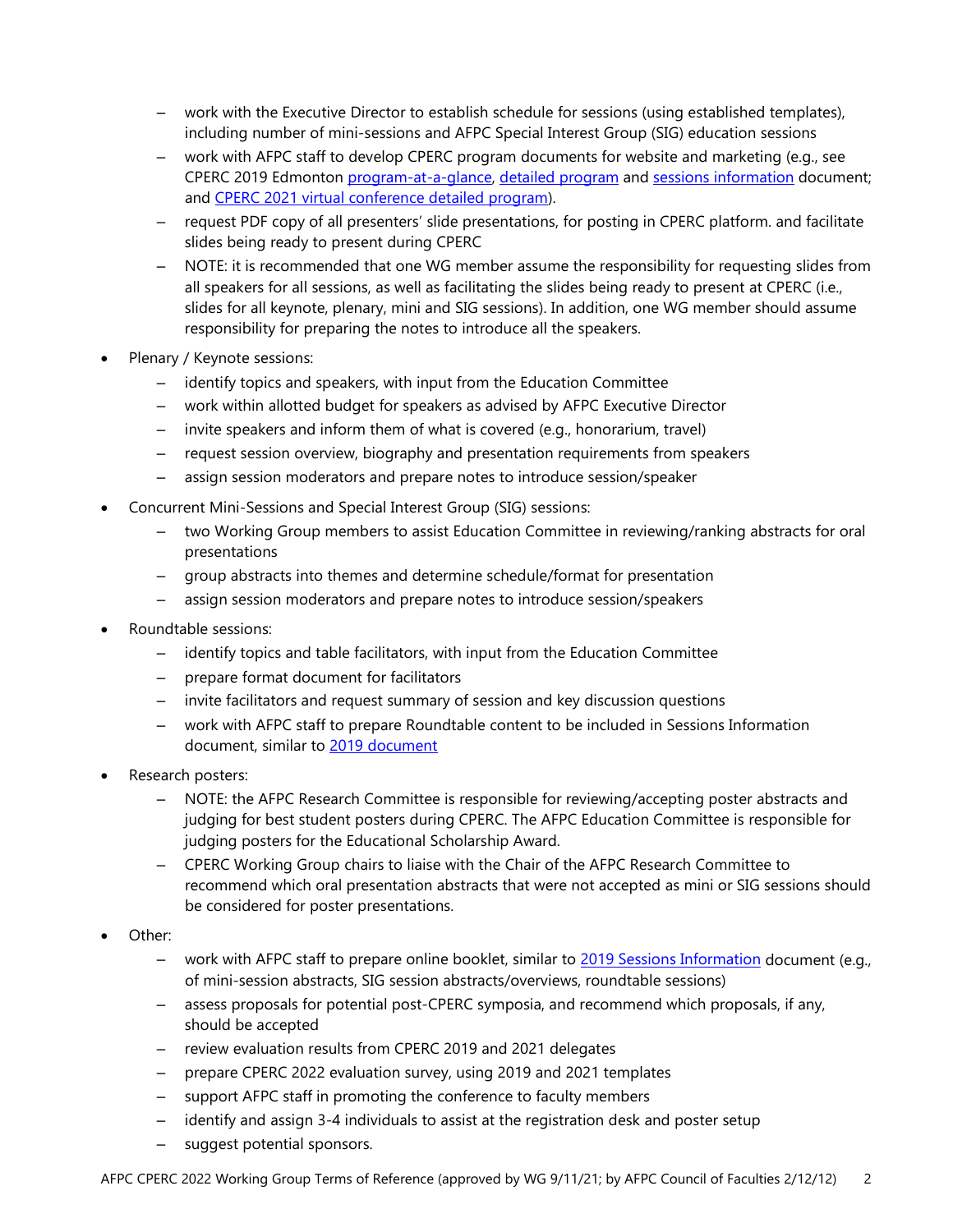**AFPC STAFF** will be responsible for the logistics of CPERC 2022, including:

- Budget, promotion and registration:
	- ‒ prepare CPERC 2022 budget for Board approval, and monitor revenue and expenditures
	- ‒ prepare sponsorship package and contact potential sponsors
	- select vendor for CPERC registration/abstract software
	- ‒ manage/monitor registration of delegates
	- ‒ promote CPERC 2022 to AFPC members and non-members
- Confirm venue/hotel for CPERC 2022:
	- ‒ manage RFP process for quotes on venue/hotel
	- ‒ sign contract for bedrooms and meeting space
	- monitor bedroom pickup rates
- Liaise with venue manager for:
	- ‒ food/beverage orders
	- ‒ room setup, audiovisual needs and poster boards
	- ‒ logistics for awards banquet
	- ‒ meeting room space for auxiliary meetings (e.g., Board, Councils, AFPC committees/SIGs, stakeholder joint officers)
- Coordinate process for abstracts:
	- ‒ issue call for abstracts for posters, oral mini sessions and oral Special Interest Group (SIG) sessions in fall 2020, with deadline for submission of February 15, 2022, and notification of accepted posters by March 31, 2022.
	- ‒ send abstracts for oral for mini and SIG sessions presentations to Education Committee and two Working Group members to review and rank
	- ‒ send abstracts for poster presentations to Chair of Research Committee for peer review
	- ‒ confirm with Research Committee Chair which oral abstracts that were not accepted for SIG or mini sessions will be offered to present a poster
	- ‒ contact all abstract submitters regarding acceptance/rejection
	- ‒ contact concurrent mini-session and SIG presenters to schedule presentation time and provide details on presentation format
	- ‒ provide poster presenters with logistics regarding poster sessions and eligibility for awards
	- ‒ prepare online Poster Abstracts booklet, which includes all the abstracts to be presented in 3 categories, similar to 2019 [poster abstracts.](http://afpc.info/system/files/public/2019%20CPERC%20Poster%20Abstracts%20Listing_Optimized.pdf)
- Develop and update conference materials, including:
	- ‒ website documents and marketing materials, (e.g., program-at-a-glance and detailed session information)
	- ‒ two online booklets, one for oral presentation abstracts (SIGs and mini sessions), roundtable and faculty updates sessions, and the second for research abstracts, in collaboration with CPERC 2022 Working Group and Research Committee
	- printed CPERC program-at-a-glance
	- ‒ signage and on-site materials
	- ‒ speaker agreements
	- ‒ inform CPERC delegates of availability of online documents (e.g., poster and session abstracts, slide presentation PDFs)